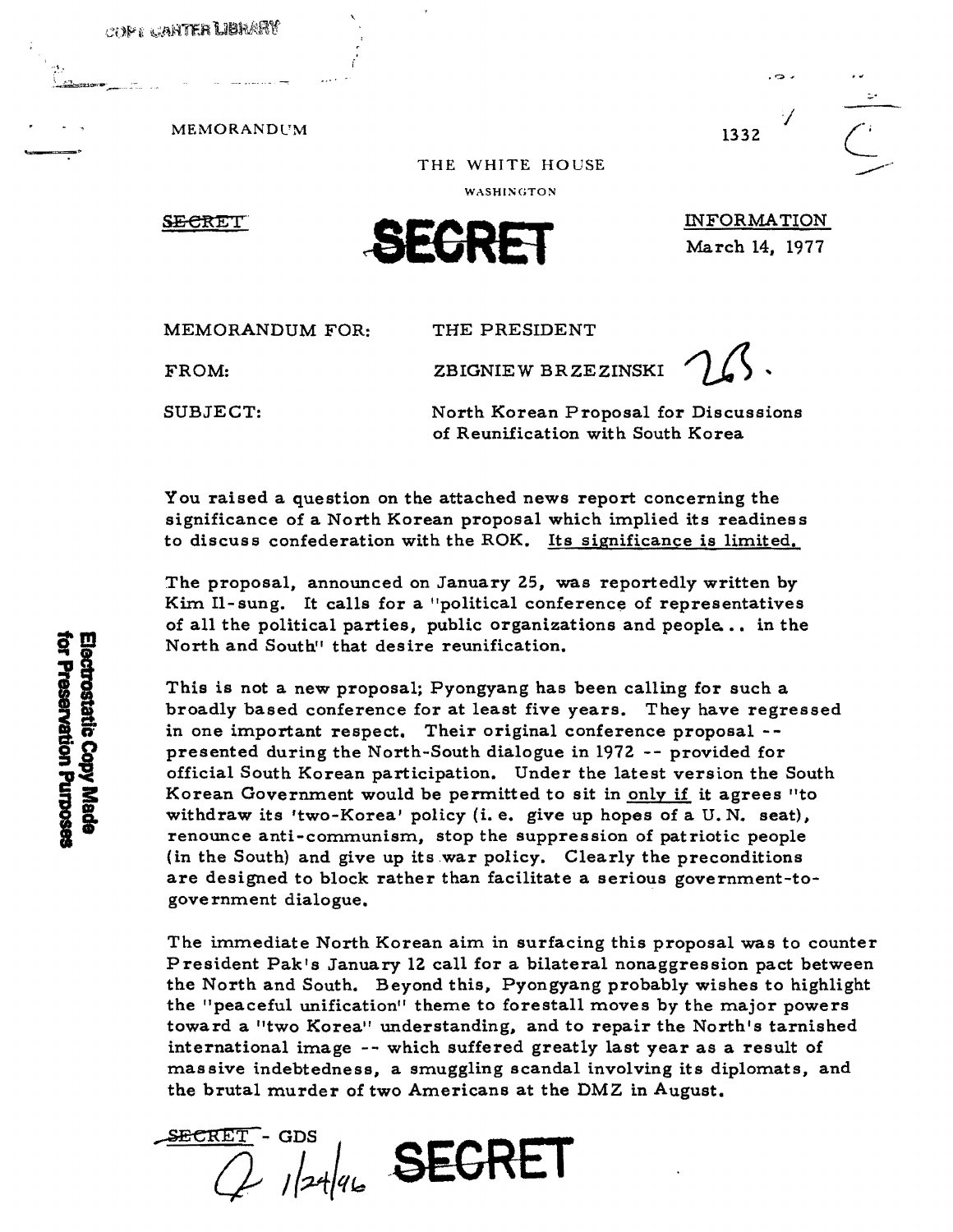COPY CARTER LIBRARY

 $\dot{\mathbf{U}}$  .

**SECRET** 

 $\mathbb{R}^{\mathbb{Z}}$ 

In short, the North is replaying an old record. Kim still resists<br>direct discussions with the Park Government, and that is an essential<br>prerequisite to any genuine reduction of tensions in the peninsula.

 $\overline{2}$ 

 $\epsilon$